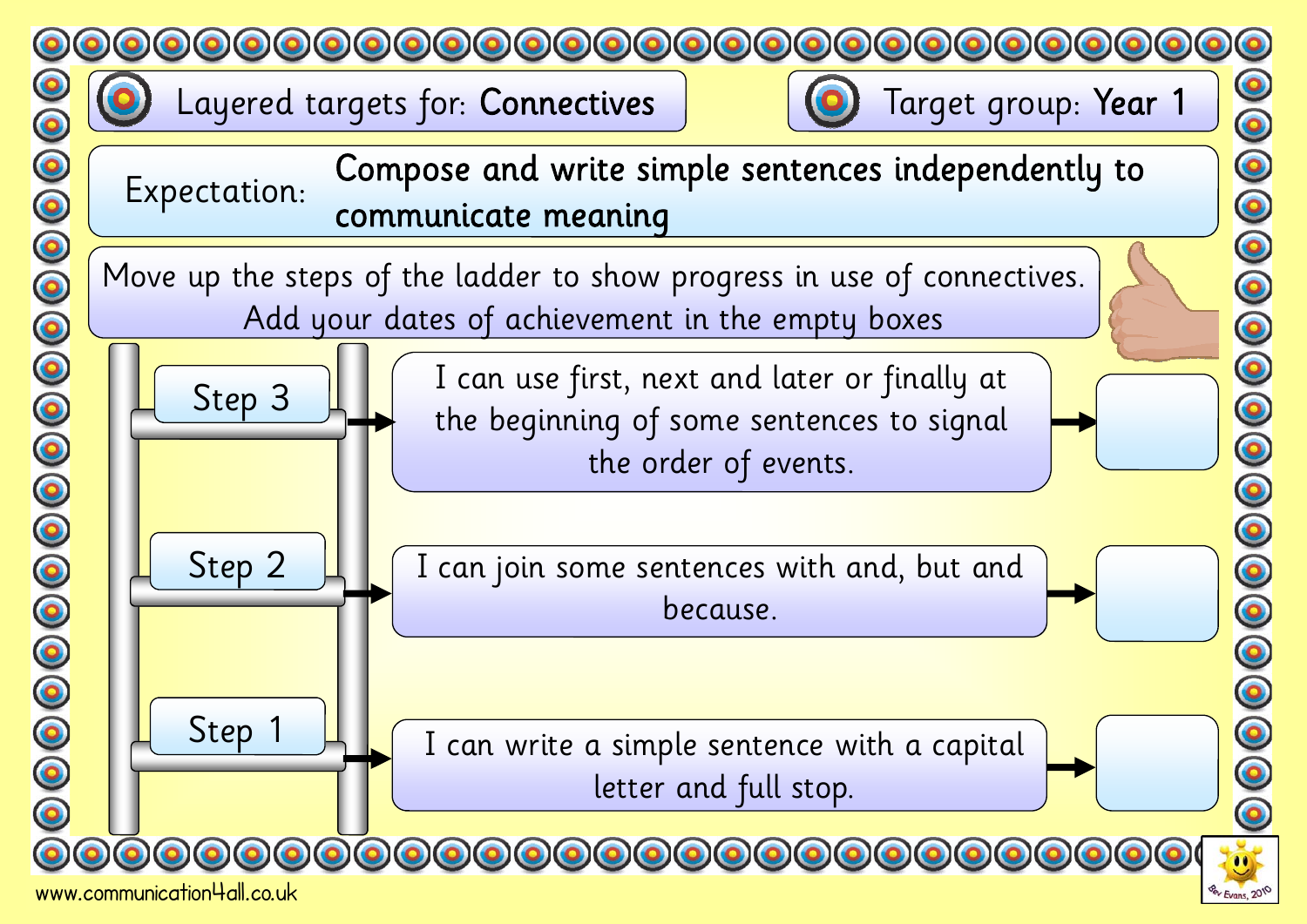



90000000000000000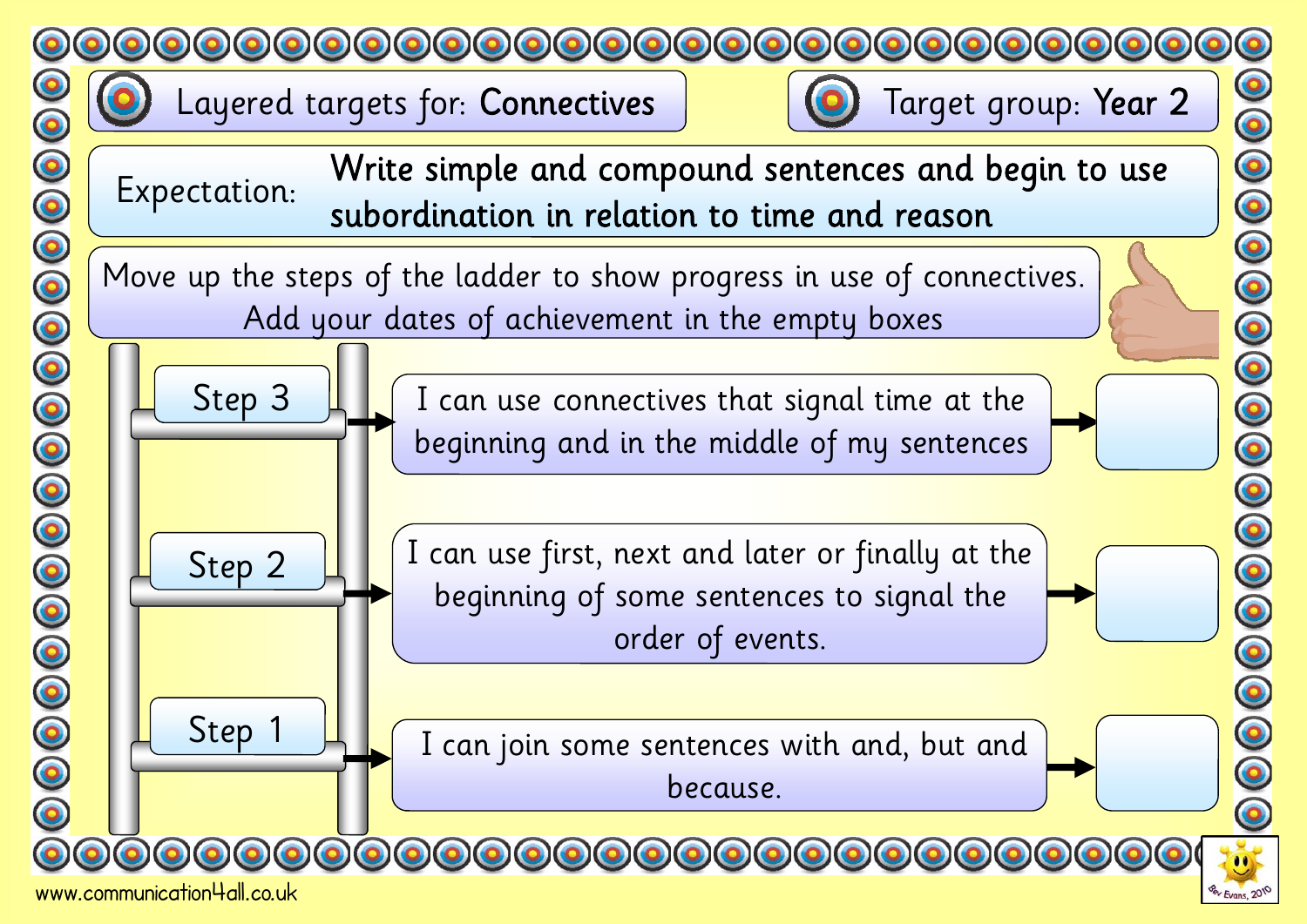



www.communication4all.co.uk



 $\bar{\bullet}$ 

0000000

00000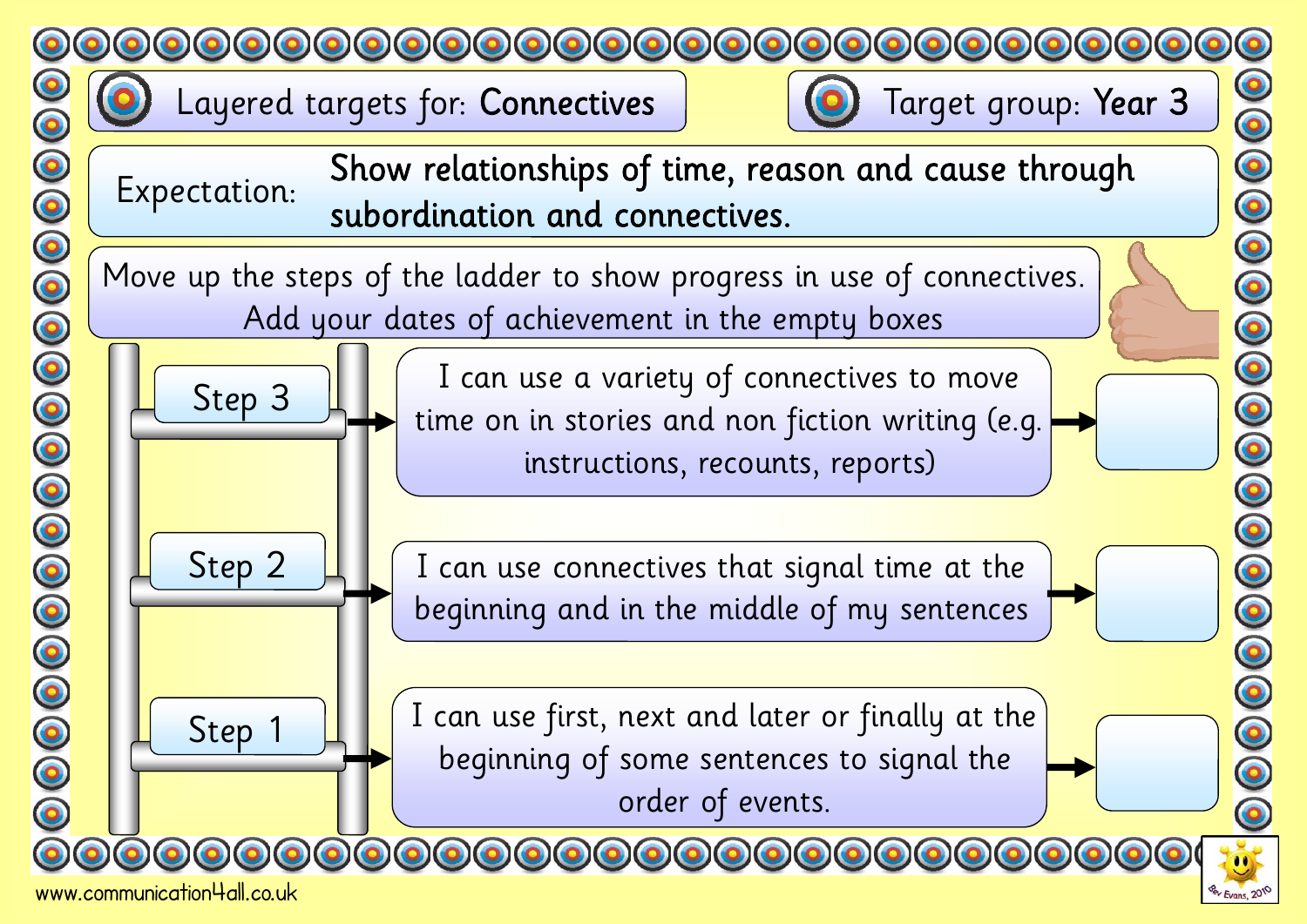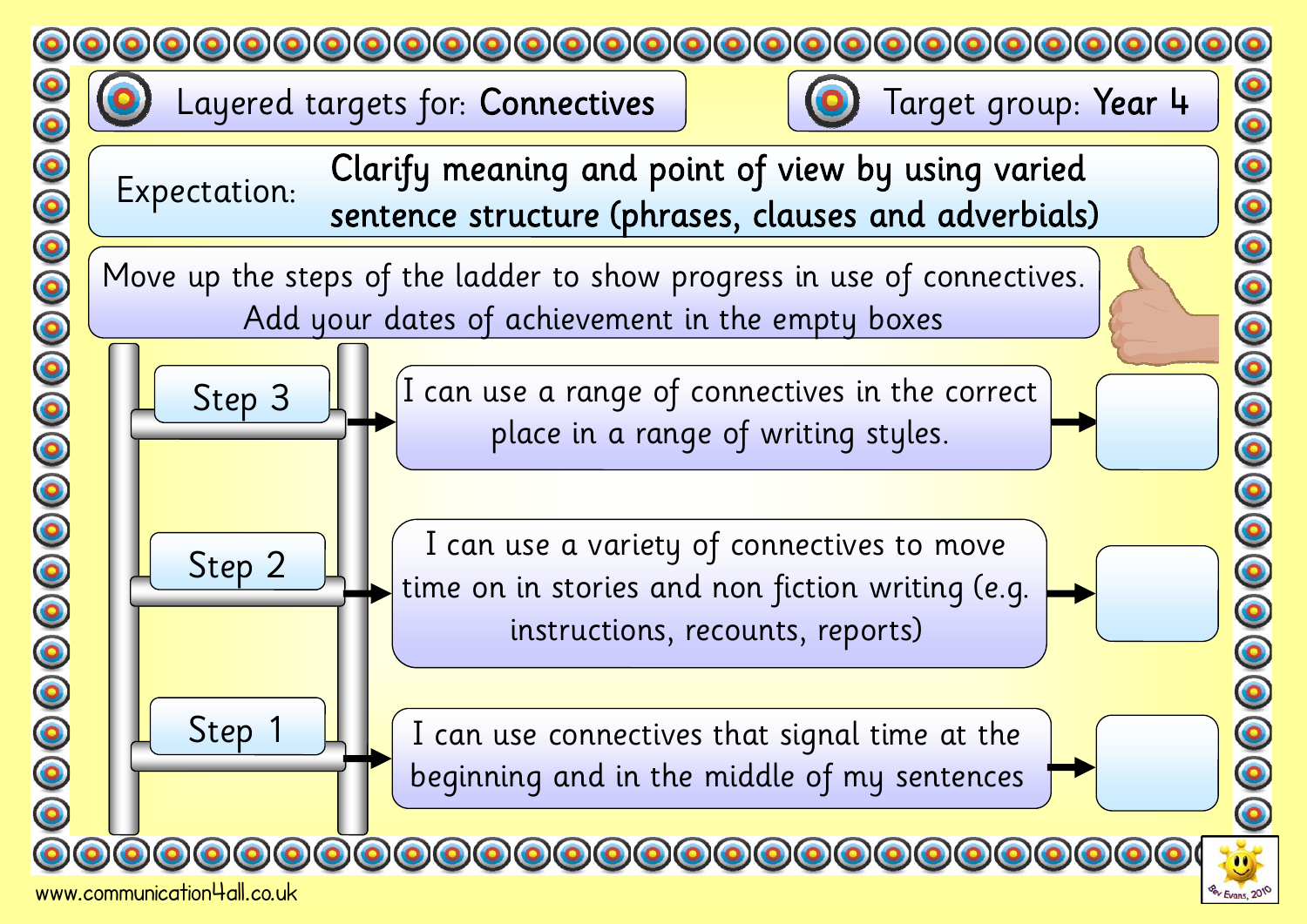